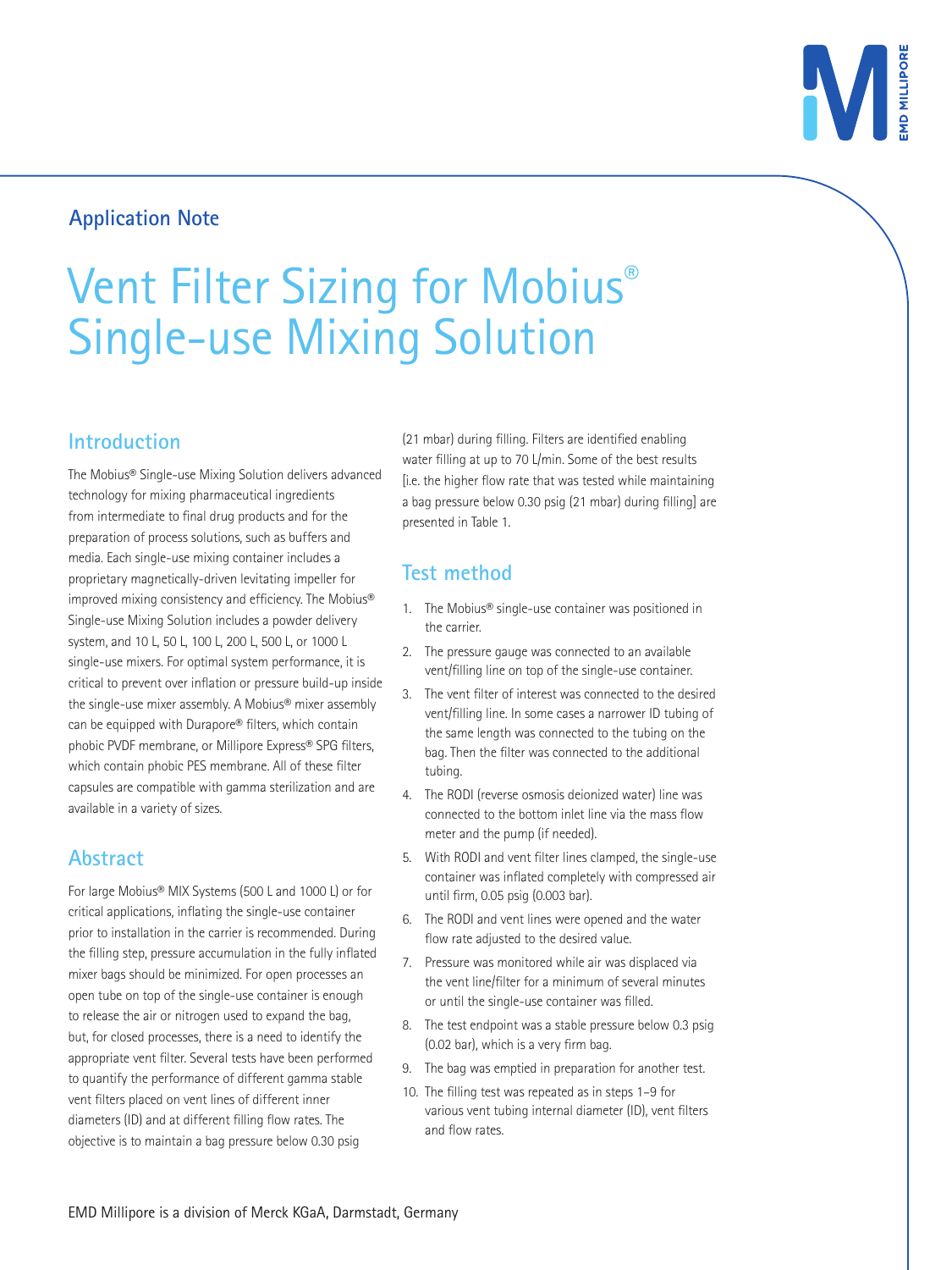#### **Results and discussion**

**Table 1: Results of testing vent filters with various tubing IDs and liquid flow rates**

| <b>Mobius®</b><br><b>MIX</b><br><b>System</b> | Vent filter                                                                          | Vent<br>tubing ID<br>(inch) | <b>Flow</b><br>rate<br>(L/min) | <b>Elapsed</b><br>time<br>(min) | Final<br>pressure<br>(psig) | <b>Stabilization</b>    |
|-----------------------------------------------|--------------------------------------------------------------------------------------|-----------------------------|--------------------------------|---------------------------------|-----------------------------|-------------------------|
| 200                                           | Opticap® XL50 capsule with Millipore Express® SPG<br>membrane, 1/4"                  | 1/4                         | 1                              | 60                              | 0.20                        | Stable                  |
| 200                                           | Opticap® XL50 capsule with Millipore Express® SPG<br>membrane, 1/4"                  | 1/4                         | $\overline{2}$                 | 13                              | 0.31                        | Increasing              |
| 200                                           | Opticap® XL50 capsule with Millipore Express® SPG<br>membrane, 1/4"                  | 1/4                         | 4.2                            | 6                               | 0.31                        | Increasing              |
| 1000                                          | None                                                                                 | 3/8                         | $24 - 29$                      | $\overline{7}$                  | 0.29                        | Increasing              |
| 500                                           | Opticap® XL300 capsule with Millipore Express® SPG<br>membrane                       | $^{3}/_{4}$                 | 10                             | 46                              | 0.1                         | Stable                  |
| 500                                           | Opticap® XL300 capsule with Millipore Express® SPG<br>membrane                       | $^{3/4}$                    | 20                             | 25                              | 0.2                         | Stable                  |
| 1000                                          | Millipak® barrier filter                                                             | 1/2                         | 26.5                           | 5                               | 0.37                        | Increasing              |
| 500                                           | Millipak® barrier filter                                                             | 1                           | 10                             | 35                              | 0.13                        | Stable                  |
| 500                                           | Millipak® barrier filter                                                             | $\mathbf{1}$                | 20                             | 25                              | 0.28                        | Stable                  |
| 500                                           | Opticap <sup>®</sup> XL4 capsule with Durapore <sup>®</sup> membrane                 | 1                           | 26                             | 10                              | 0.15                        | Stable                  |
| 1000                                          | Opticap® XL4 capsule with Durapore® membrane                                         | 3/4                         | 10                             | 10                              | 0.07                        | Stable                  |
| 1000                                          | Opticap <sup>®</sup> XL4 capsule with Durapore <sup>®</sup> membrane                 | $^{3}/_{4}$                 | 25                             | 10                              | 0.14                        | Stable                  |
| 1000                                          | Opticap® XL4 capsule with Durapore® membrane                                         | 1/2                         | 25                             | 8                               | 0.15                        | Stable                  |
| 500                                           | Opticap <sup>®</sup> XL5 capsule with Millipore Express <sup>®</sup> SPG<br>membrane | 1                           | 35                             | 14                              | 0.05                        | Stable                  |
| 500                                           | Opticap® XL5 capsule with Millipore Express® SPG<br>membrane                         | $^{3}/_{4}$                 | 35                             | 14                              | 0.05                        | Stable                  |
| 500                                           | Opticap® XL10 capsule with Durapore® membrane                                        | 1                           | 26                             | 10                              | 0.03                        | Stable                  |
| 500                                           | Opticap® XL10 capsule with Durapore® membrane                                        | $\mathbf{1}$                | 33.5                           | 13.5                            | 0.04                        | Stable                  |
| 1000                                          | Opticap® XL10 capsule with Durapore® membrane                                        | 3/4                         | 25                             | 10                              | 0.03                        | Stable                  |
| 1000                                          | Opticap® XL10 capsule with Durapore® membrane                                        | 1/2                         | 48                             | 10                              | 0.19                        | Decreasing              |
| 1000                                          | Opticap® XL10 capsule with Durapore® membrane                                        | 1/2                         | 25                             | 12                              | 0.07                        | Stable                  |
| 1000                                          | Opticap® XL10 capsule with Durapore® membrane                                        | 1                           | 35                             | 5                               | 0.09                        | Stable                  |
| 1000                                          | Opticap® XL5 capsule with Millipore Express® SPG<br>membrane, 1"                     | 1                           | 50                             | $\overline{7}$                  | 0.12                        | Stable                  |
| 1000                                          | Opticap® XL5 capsule with Millipore Express® SPG<br>membrane, 1"                     | $\mathbf{1}$                | 70                             | 10                              | 0.15                        | Increasing <sup>1</sup> |

The results show that both vent filter and tubing diameter may have an impact on the build-up pressure in the bag. The impact depends on the area of flow restriction: filter or tubing. Depending on flow rate, a suitable vent filter can be found in most cases. All tested filters are gamma compatible and can be proposed on single-use assemblies. When possible, Millipore Express® SPG membrane and Millipak® barrier filters should be preferred since they are

hydrophobic filters, as opposed to Durapore® hydrophilic filters. During the study, gamma compatible hydrophilic and hydrophobic filters have been tested. If a hydrophilic filter has been installed on an assembly, it is important to ensure no liquid enters the vent line during the course of normal operation. Elevation of the filter and the vent line is always recommended.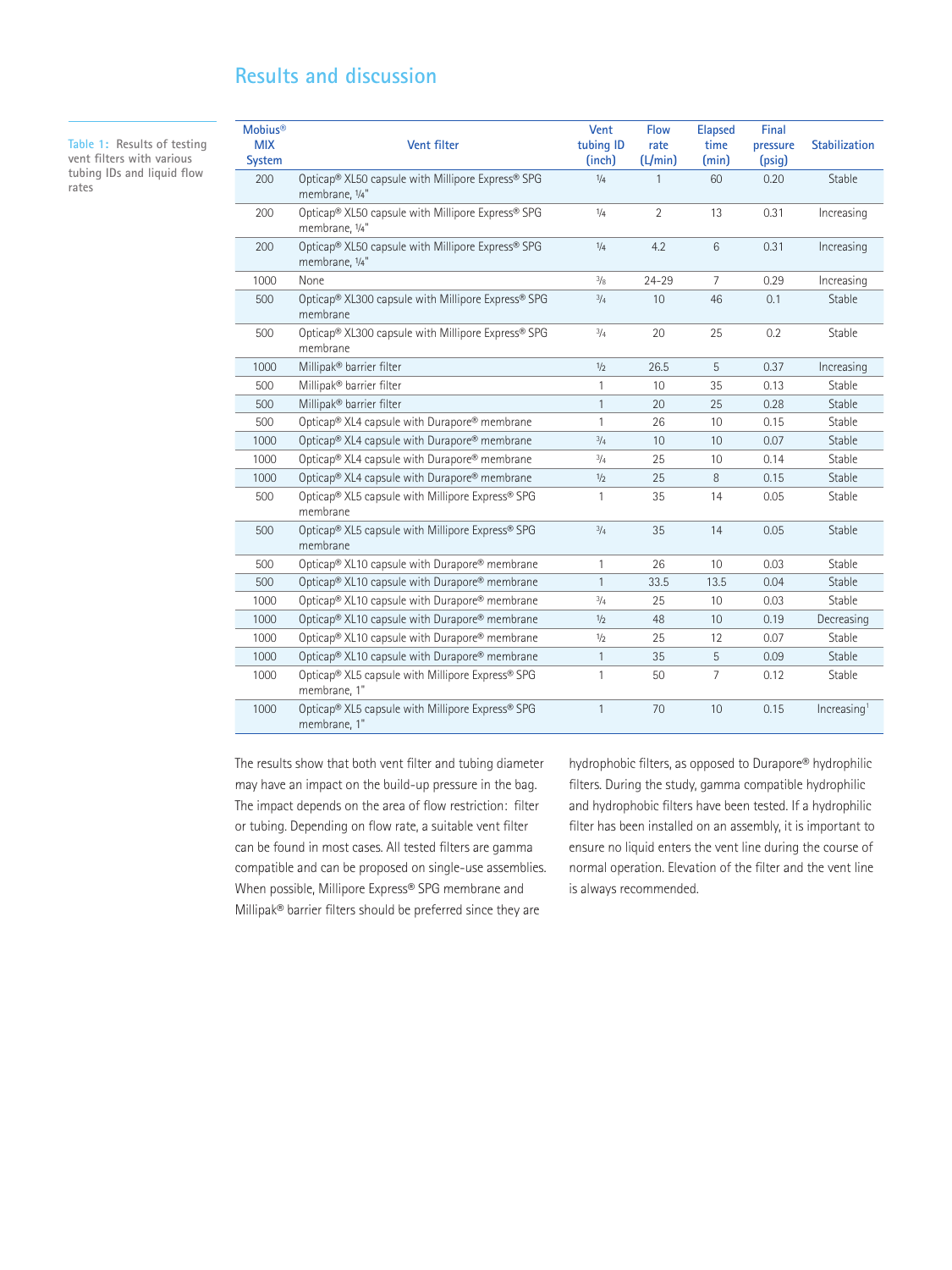Table 2 summarizes the best results reached during this study. Not all filter/flow rate combinations were tested with each tubing ID, so extrapolation from the data may be necessary. As an example, the Opticap® XL10

capsule with Durapore® membrane achieved 48 LPM with 1/2 inch ID tubing but was only tested up to 35 LPM with 1 inch tubing. Figure 1 provides examples of results with Millipak® Barrier Filters and Millipore Express® SPG filters.

| <b>Vent tubing ID</b><br>(inch) | Flow rate<br>(L/min) | Vent filter                                                                         | Max pressure |
|---------------------------------|----------------------|-------------------------------------------------------------------------------------|--------------|
| 1/4                             |                      | Opticap <sup>®</sup> XL50 capsule with Millipore Express <sup>®</sup> SPG membrane  | 0.20         |
| 1/2                             | 25                   | Opticap <sup>®</sup> XL4 capsule with Durapore <sup>®</sup> membrane                | 0.15         |
| 1/2                             | 48                   | Opticap® XL10 capsule with Durapore® membrane                                       | 0.19         |
| 3/4                             | 20                   | Opticap <sup>®</sup> XL300 capsule with Millipore Express <sup>®</sup> SPG membrane | 0.20         |
| $^{3}/_{4}$                     | 25                   | Opticap <sup>®</sup> XL4 capsule with Durapore <sup>®</sup> membrane                | 0.14         |
|                                 | 10                   | Millipak® Barrier Filter                                                            | 0.13         |
|                                 | 26                   | Opticap <sup>®</sup> XL4 capsule with Durapore <sup>®</sup> membrane                | 0.15         |
|                                 | 35                   | Opticap <sup>®</sup> XL10 capsule with Durapore <sup>®</sup> membrane               | 0.09         |

**Table 2: Recommended vent filters for various tubing IDs and liquid flow rates**





#### **Conclusion**

For minimizing the internal pressure accumulation when filling a Mobius® Single-use Mixing Solution, tests have been performed with different vent filters at different filling flow rates. The study identified a suitable vent filter could limit the pressure below 0.3 psig (20 mbarg) for flow rates up to 70 L/min. As not all filter/flow rate combinations have been tested with each tubing ID, extrapolation from the data may be necessary.

**Pressure vs time Mobius® MIX 200 System with Opticap® XL50 capsule in 1 ⁄4" ID Filling @ 1L/min**







**Figure 1: Examples of Results of Study with Millipak® Barrier and Millipore Express® SPG Filters**

### **Ordering information**

The following datasheets provide additional product and ordering information:

| Mobius <sup>®</sup> Single-Use Mixing Solution                                                  |
|-------------------------------------------------------------------------------------------------|
| Gamma Stable Opticap® XL Capsule<br>Filters with Millipore Express® SPG<br>Hydrophobic Membrane |
| Sterilizing-grade Durapore® 0.22 um<br>Hydrophobic Filters                                      |
| Millipak® Barrier Filter                                                                        |
|                                                                                                 |